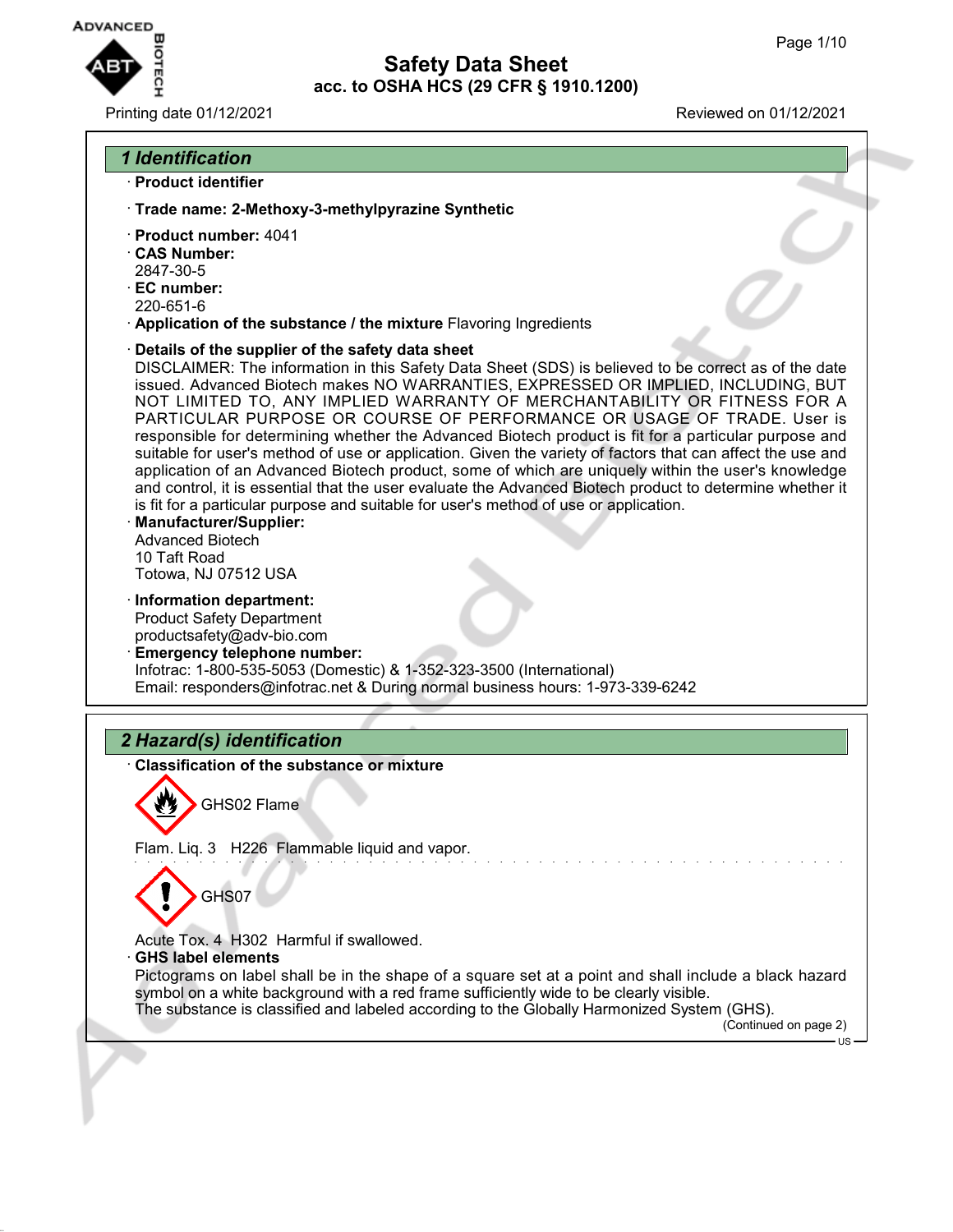

Printing date 01/12/2021 Reviewed on 01/12/2021



- · **CAS No. Description**
- 2847-30-5 2-Methoxy-3-methylpyrazine
- · **Identification number(s)**
- · **EC number:** 220-651-6

(Continued on page 3)

US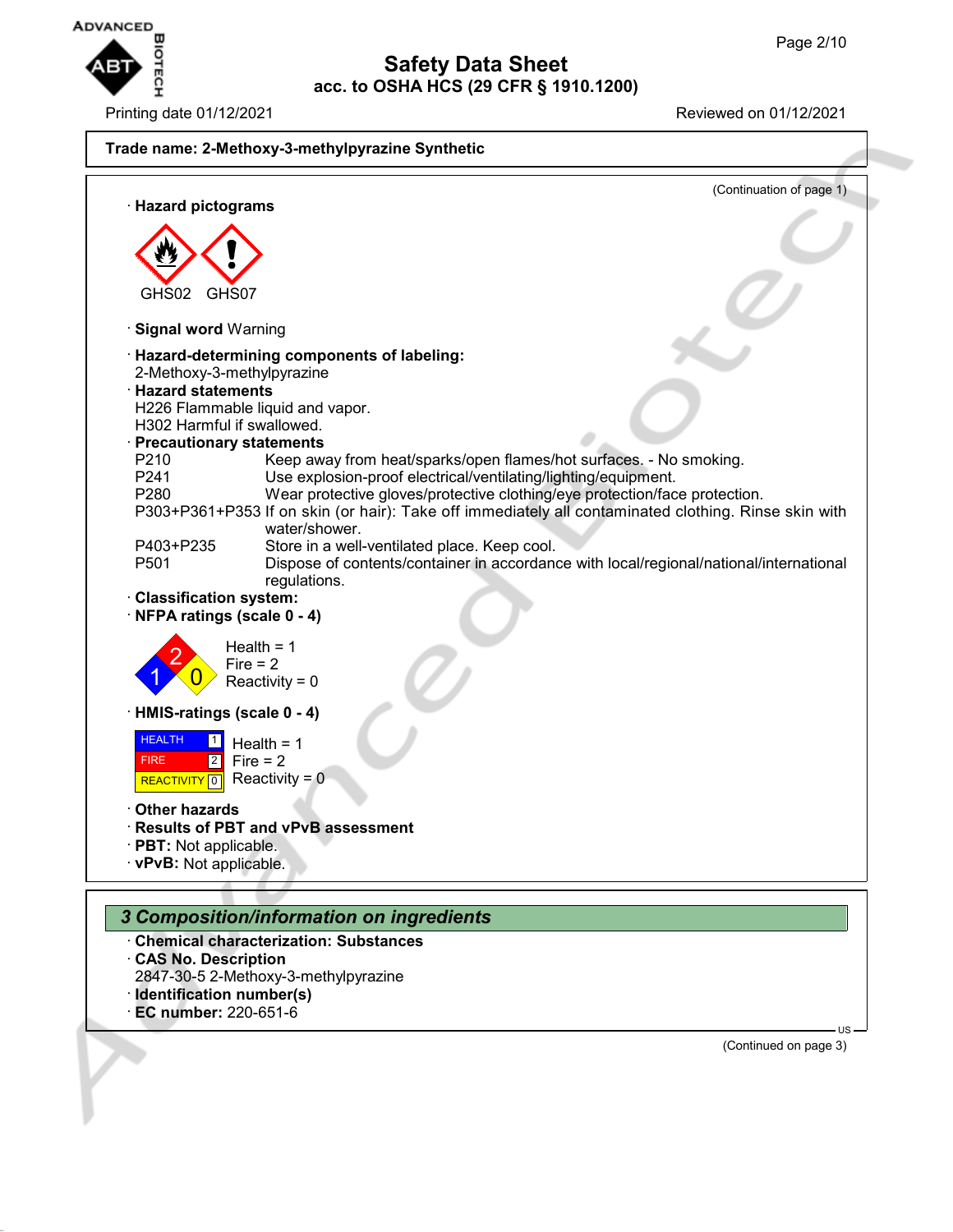**ADVANCED** 

# **Safety Data Sheet acc. to OSHA HCS (29 CFR § 1910.1200)**

Printing date 01/12/2021 Reviewed on 01/12/2021

#### **Trade name: 2-Methoxy-3-methylpyrazine Synthetic**

(Continuation of page 2)

#### *4 First-aid measures*

- · **Description of first aid measures**
- · **General information:**
	- Immediately remove any clothing soiled by the product.
	- Symptoms of poisoning may even occur after several hours; therefore medical observation for at least 48 hours after the accident.
- · **After inhalation:** Supply fresh air; consult doctor in case of complaints.
- · **After skin contact:** Immediately rinse with water.
- · **After eye contact:** Rinse opened eye for several minutes under running water.
- · **After swallowing:** Immediately call a doctor.
- · **Information for doctor:**
- · **Most important symptoms and effects, both acute and delayed** No further relevant information available.
- · **Indication of any immediate medical attention and special treatment needed** No further relevant information available.

## *5 Fire-fighting measures*

- · **Extinguishing media**
- · **Suitable extinguishing agents:** CO2, extinguishing powder or water spray. Fight larger fires with water spray or alcohol resistant foam.
- · **For safety reasons unsuitable extinguishing agents:** Water with full jet
- · **Special hazards arising from the substance or mixture** No further relevant information available.
- · **Advice for firefighters**
- · **Protective equipment:** No special measures required.
- · **Additional information**

Cool endangered receptacles with water spray.

Collect contaminated fire fighting water separately. It must not enter the sewage system.

## *6 Accidental release measures*

- · **Personal precautions, protective equipment and emergency procedures** Wear protective equipment. Keep unprotected persons away.
- · **Environmental precautions:** Do not allow to enter sewers/ surface or ground water.
- · **Methods and material for containment and cleaning up:**

Absorb with liquid-binding material (sand, diatomite, acid binders, universal binders, sawdust).

Dispose contaminated material as waste according to item 13.

- Ensure adequate ventilation.
- · **Reference to other sections**
- See Section 7 for information on safe handling.

See Section 8 for information on personal protection equipment.

See Section 13 for disposal information.

· **Protective Action Criteria for Chemicals**

· **PAC-1:**

Substance is not listed.

· **PAC-2:**

Substance is not listed.

(Continued on page 4)

US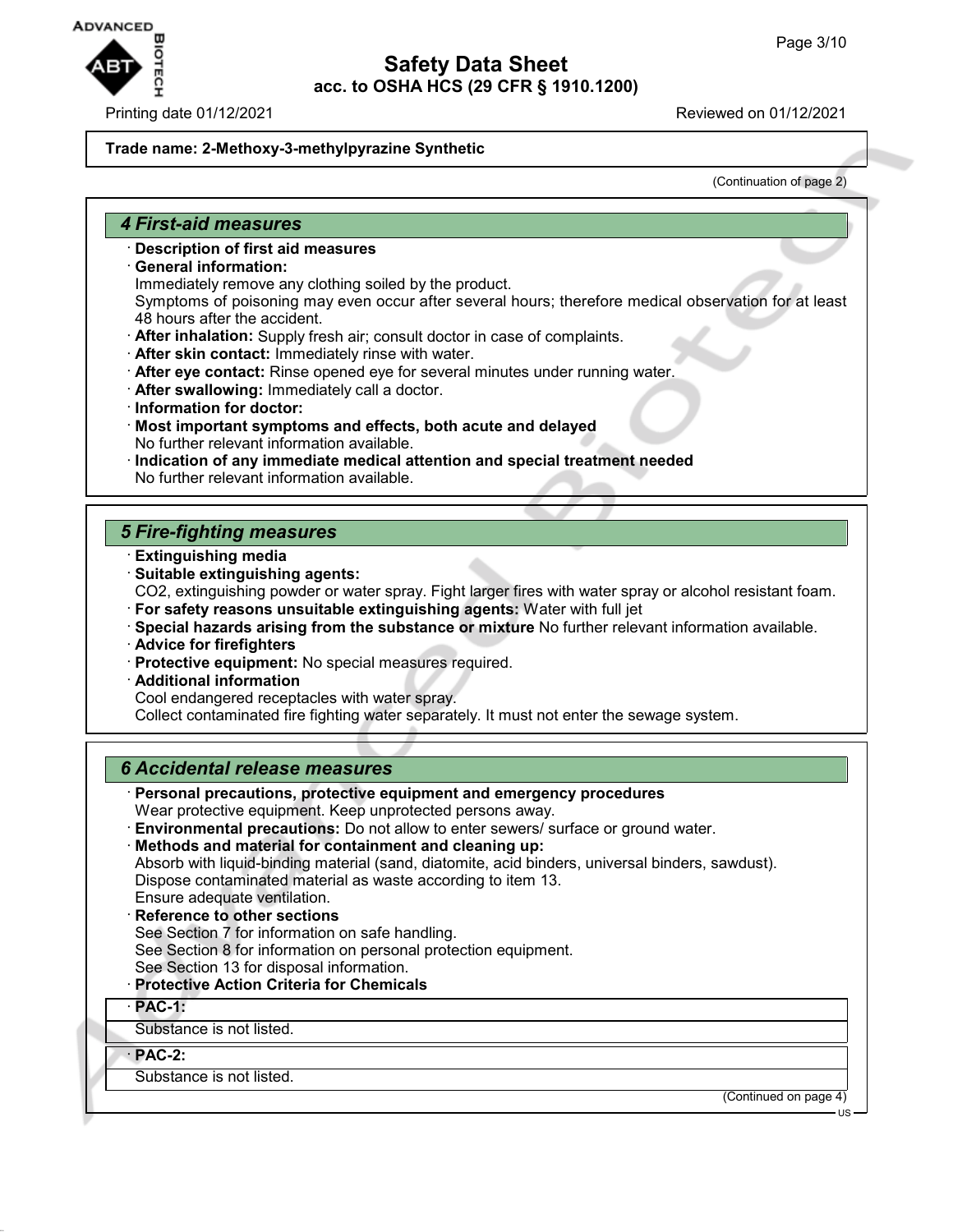

Printing date 01/12/2021 Reviewed on 01/12/2021

(Continuation of page 3)

#### **Trade name: 2-Methoxy-3-methylpyrazine Synthetic**

#### · **PAC-3:**

Substance is not listed.

## *7 Handling and storage*

- · **Handling:**
- · **Precautions for safe handling** No special precautions are necessary if used correctly. · **Information about protection against explosions and fires:** Keep ignition sources away - Do not smoke.
- Protect against electrostatic charges.
- · **Conditions for safe storage, including any incompatibilities**
- · **Storage:**
- · **Requirements to be met by storerooms and receptacles:** No special requirements.
- Please refer to product specification for product storage requirements.
- · **Information about storage in one common storage facility:** Not required.
- · **Further information about storage conditions:** Keep receptacle tightly sealed.
- · **Specific end use(s)** No further relevant information available.

#### *8 Exposure controls/personal protection*

· **Additional information about design of technical systems:** No further data; see item 7.

- · **Control parameters**
- · **Components with limit values that require monitoring at the workplace:** Not required.
- · **Additional information:** The lists that were valid during the creation were used as a basis.
- · **Exposure controls**
- · **Personal protective equipment:**
- · **General protective and hygienic measures:** Keep away from foodstuffs, beverages and feed. Immediately remove all soiled and contaminated clothing. Wash hands before breaks and at the end of work.
- · **Breathing equipment:** Not required.
- · **Protection of hands:**



Protective gloves

The glove material has to be impermeable and resistant to the product/ the substance/ the preparation. Due to missing tests no recommendation to the glove material can be given for the product/ the preparation/ the chemical mixture.

Selection of the glove material should be based on consideration of the penetration times, rates of diffusion and the degradation

· **Material of gloves**

The selection of the suitable gloves does not only depend on the material, but also on further marks of quality and varies from manufacturer to manufacturer.

**Penetration time of glove material** 

The exact break through time has to be determined by the manufacturer of the protective gloves and has to be observed.

(Continued on page 5)

US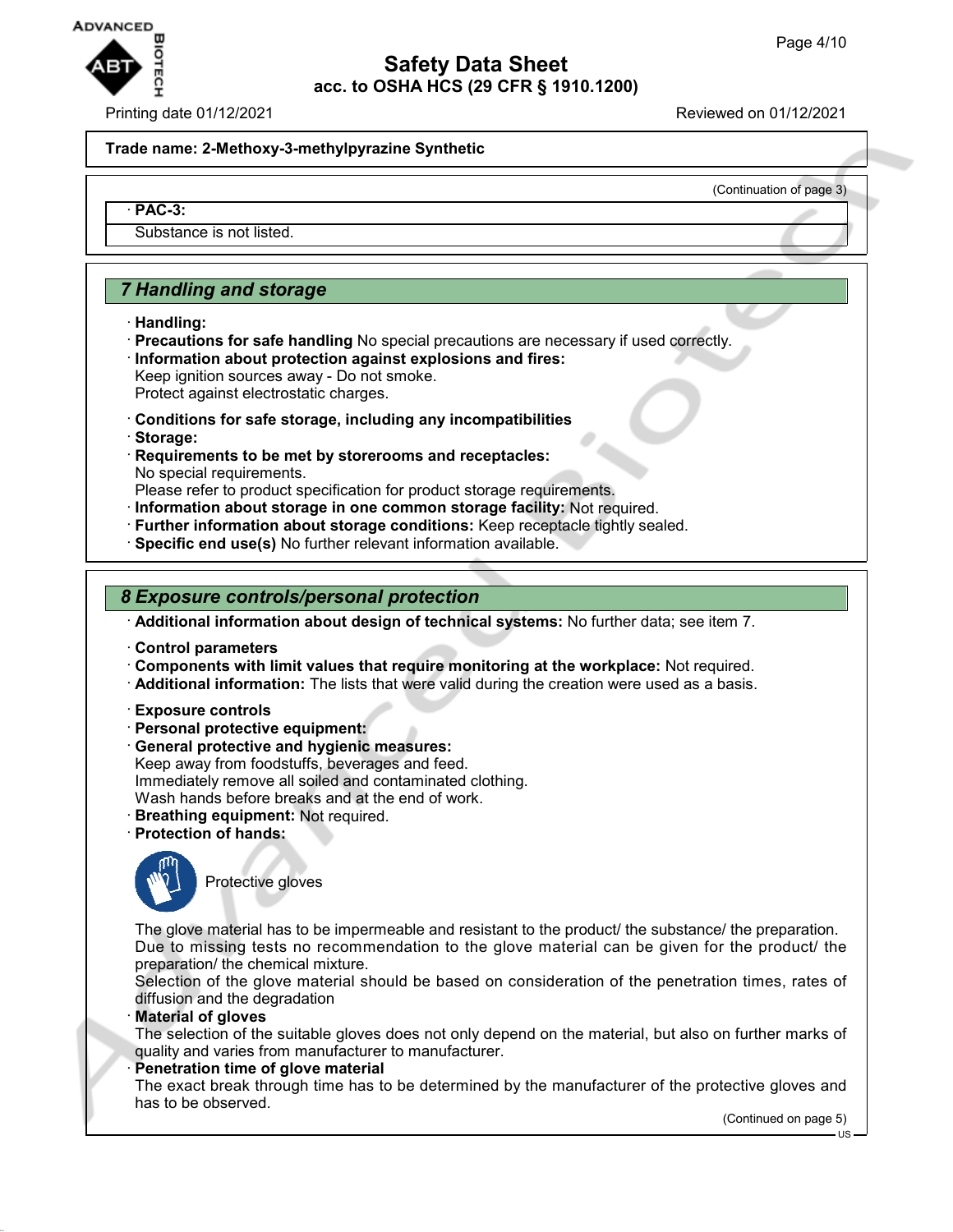

· **Eye protection:**

Printing date 01/12/2021 **Reviewed on 01/12/2021** 

## **Trade name: 2-Methoxy-3-methylpyrazine Synthetic**

(Continuation of page 4)

Tightly sealed goggles

| Information on basic physical and chemical properties                      |                                                         |
|----------------------------------------------------------------------------|---------------------------------------------------------|
| <b>General Information</b>                                                 | Molecular Weight: 124.14 g/mol                          |
| · Appearance:                                                              |                                                         |
| Form:                                                                      | Liquid                                                  |
| Color:                                                                     | According to product specification                      |
| Odor:<br><b>Odor threshold:</b>                                            | According to product specification<br>Not determined.   |
|                                                                            |                                                         |
| · pH-value:                                                                | Not determined.                                         |
| Change in condition                                                        |                                                         |
| <b>Melting point/Melting range:</b><br><b>Boiling point/Boiling range:</b> | Undetermined.                                           |
|                                                                            | Undetermined.                                           |
| · Flash point:                                                             | 56 °C (132.8 °F)                                        |
| · Flammability (solid, gaseous):                                           | Not applicable.                                         |
| <b>Decomposition temperature:</b>                                          | Not determined.                                         |
| · Auto igniting:                                                           | Not determined.                                         |
| Danger of explosion:                                                       | Not determined.                                         |
| <b>Explosion limits:</b>                                                   |                                                         |
| Lower:                                                                     | Not determined.                                         |
| Upper:                                                                     | Not determined.                                         |
| · Vapor pressure:                                                          | Not determined.                                         |
| $\cdot$ Density at 20 °C (68 °F):                                          | 1.078-1.088 g/cm <sup>3</sup> (8.99591-9.07936 lbs/gal) |
| <b>Specific Gravity</b>                                                    | 1.078-1.088 @ 20 °C (33.9-34 @ 68 °F)                   |
| · Relative density                                                         | Not determined.                                         |
| · Vapor density                                                            | Not determined.                                         |
| <b>Evaporation rate</b>                                                    | Not determined.                                         |
| Solubility in / Miscibility with<br>Water:                                 | Not miscible or difficult to mix.                       |
|                                                                            |                                                         |
| · Partition coefficient (n-octanol/water): Not determined.                 |                                                         |
| · Viscosity:                                                               |                                                         |
| <b>Dynamic:</b><br>Kinematic:                                              | Not determined.<br>Not determined.                      |
| <b>VOC content:</b>                                                        | 0.00%                                                   |
|                                                                            | 0.0 g/l / 0.00 lb/gal                                   |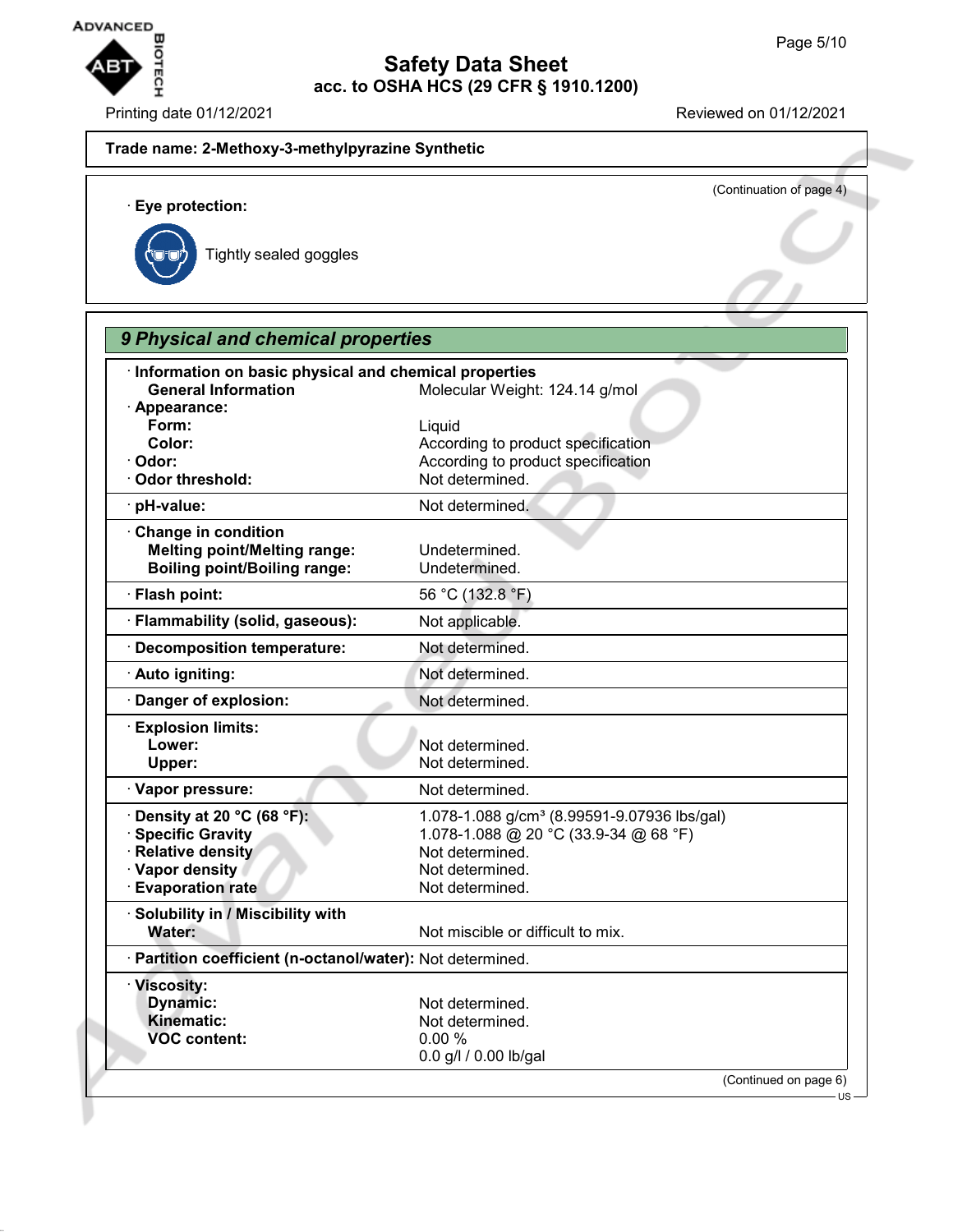

#### Printing date 01/12/2021 **Reviewed on 01/12/2021**

(Continuation of page 5)

#### **Trade name: 2-Methoxy-3-methylpyrazine Synthetic**

· Other information **Outable** No further relevant information available.

## *10 Stability and reactivity*

- · **Reactivity** No further relevant information available.
- · **Chemical stability**
- · **Thermal decomposition / conditions to be avoided:**

No decomposition if used according to specifications.

- · **Possibility of hazardous reactions** No dangerous reactions known.
- · **Conditions to avoid** No further relevant information available.
- · **Incompatible materials:** No further relevant information available.
- · **Hazardous decomposition products:** No dangerous decomposition products known.

#### *11 Toxicological information*

- · **Information on toxicological effects**
- · **Acute toxicity:**

#### · **LD/LC50 values that are relevant for classification:**

## **ATE (Acute Toxicity Estimate)**

Oral LD50 600 mg/kg (ATE)

#### **CAS: 2847-30-5 2-Methoxy-3-methylpyrazine**

Oral LD50 600 mg/kg (ATE)

- · **Primary irritant effect:**
- · **on the skin:** No irritant effect.
- · **on the eye:** No irritating effect.
- · **Sensitization:** No sensitizing effects known.
- · **Additional toxicological information:**

· **Carcinogenic categories**

· **IARC (International Agency for Research on Cancer)**

Substance is not listed.

· **NTP (National Toxicology Program)**

Substance is not listed.

· **OSHA-Ca (Occupational Safety & Health Administration)**

Substance is not listed.

# *12 Ecological information*

- · **Toxicity**
- · **Aquatic toxicity:** No further relevant information available.
- · **Persistence and degradability** No further relevant information available.
- · **Behavior in environmental systems:**
- · **Bioaccumulative potential** No further relevant information available.
- · **Mobility in soil** No further relevant information available.

(Continued on page 7)

US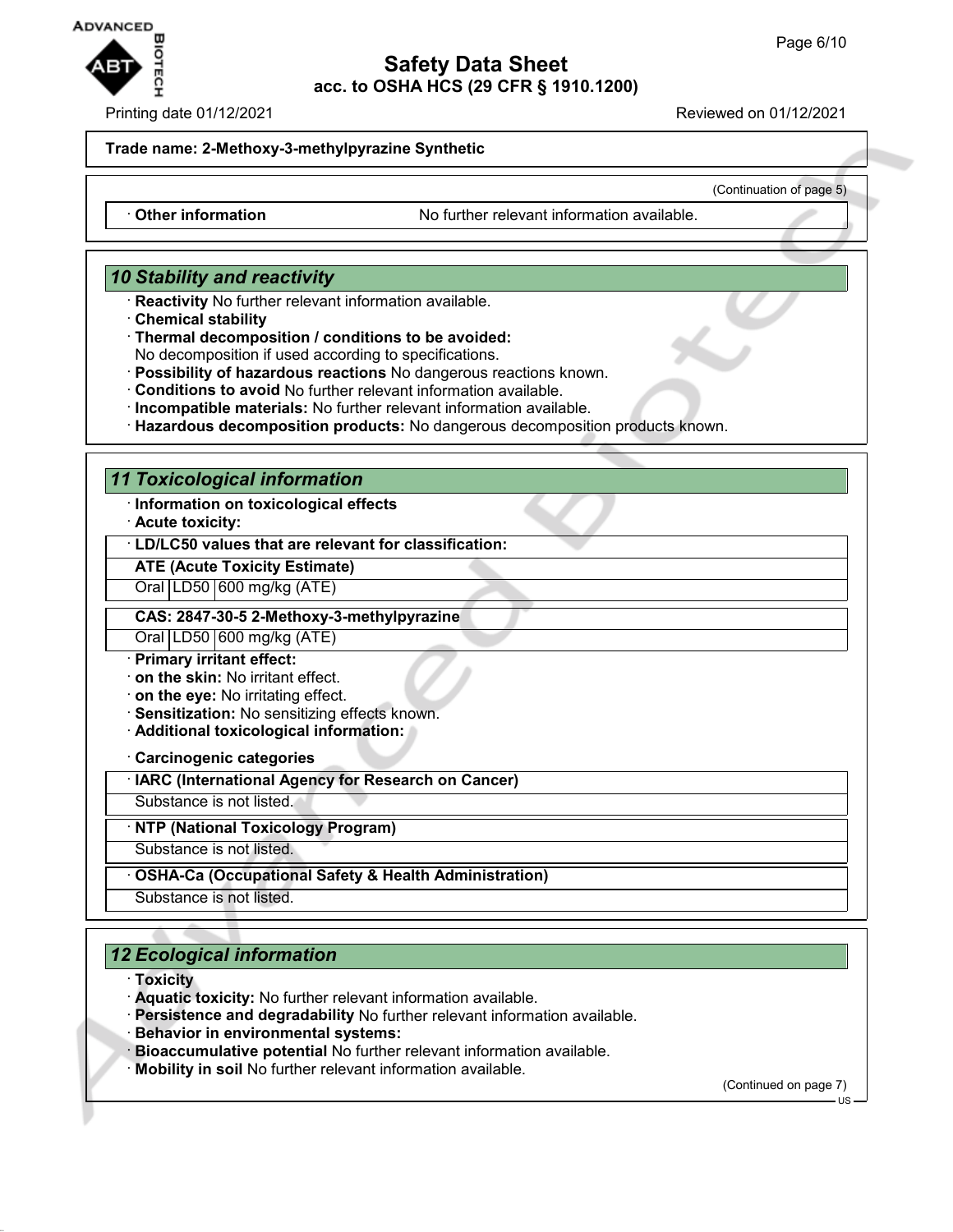

Printing date 01/12/2021 Reviewed on 01/12/2021

(Continuation of page 6)

#### **Trade name: 2-Methoxy-3-methylpyrazine Synthetic**

- · **Additional ecological information:**
- · **General notes:**
- Water hazard class 1 (Self-assessment): slightly hazardous for water

Do not allow undiluted product or large quantities of it to reach ground water, water course or sewage system.

- · **Results of PBT and vPvB assessment**
- · **PBT:** Not applicable.
- · **vPvB:** Not applicable.
- · **Other adverse effects** No further relevant information available.

## *13 Disposal considerations*

#### · **Waste treatment methods**

· **Recommendation:**

Must not be disposed of together with household garbage. Do not allow product to reach sewage system.

- · **Uncleaned packagings:**
- · **Recommendation:** Disposal must be made according to official regulations.

| · UN-Number                  |                                                           |
|------------------------------|-----------------------------------------------------------|
| · DOT, IMDG, IATA            | <b>UN1993</b>                                             |
| · UN proper shipping name    |                                                           |
| $\cdot$ DOT<br>· IMDG, IATA  | Flammable liquids, n.o.s. (2-Methoxy-3-methylpyrazine)    |
|                              | FLAMMABLE LIQUID, N.O.S. (2-Methoxy-3-<br>methylpyrazine) |
| · Transport hazard class(es) |                                                           |
| $\cdot$ DOT                  |                                                           |
|                              |                                                           |
| · Class<br>· Label           | 3 Flammable liquids<br>3                                  |
|                              |                                                           |
| · IMDG, IATA                 |                                                           |
|                              |                                                           |
| <b>Class</b>                 | 3 Flammable liquids                                       |
| · Label                      | 3                                                         |
| <b>Packing group</b>         |                                                           |
| DOT, IMDG, IATA              | III                                                       |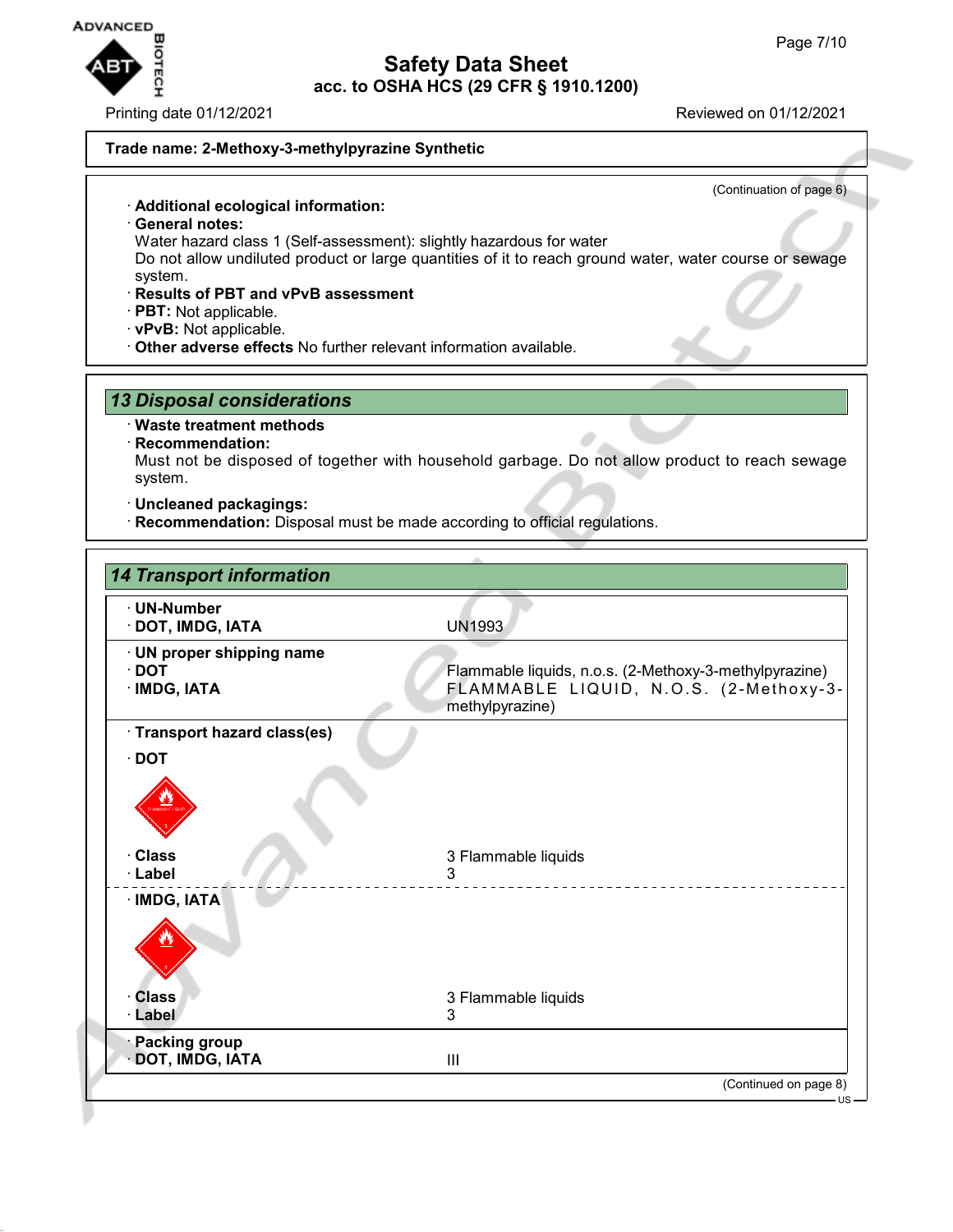

## Printing date 01/12/2021 **Reviewed on 01/12/2021**

## **Trade name: 2-Methoxy-3-methylpyrazine Synthetic**

|                                                                            | (Continuation of page 7)                                                                                         |  |  |
|----------------------------------------------------------------------------|------------------------------------------------------------------------------------------------------------------|--|--|
| <b>Environmental hazards:</b><br><b>Marine pollutant:</b>                  | No.                                                                                                              |  |  |
| Special precautions for user<br><b>Stowage Category</b>                    | Warning: Flammable liquids<br>A                                                                                  |  |  |
| Transport in bulk according to Annex II of<br>MARPOL73/78 and the IBC Code | Not applicable.                                                                                                  |  |  |
| · Transport/Additional information:                                        |                                                                                                                  |  |  |
| $\cdot$ DOT                                                                |                                                                                                                  |  |  |
| <b>Quantity limitations</b>                                                | On passenger aircraft/rail: 60 L<br>On cargo aircraft only: 220 L                                                |  |  |
| ∴IMDG                                                                      |                                                                                                                  |  |  |
| · Limited quantities (LQ)                                                  | 5L                                                                                                               |  |  |
| <b>Excepted quantities (EQ)</b>                                            | Code: E1<br>Maximum net quantity per inner packaging: 30 ml<br>Maximum net quantity per outer packaging: 1000 ml |  |  |
| · UN "Model Regulation":                                                   | UN 1993 FLAMMABLE LIQUID, N.O.S. (2-METHOXY-3-<br>METHYLPYRAZINE), 3, III                                        |  |  |

| <b>15 Regulatory information</b>                                                                           |                       |
|------------------------------------------------------------------------------------------------------------|-----------------------|
| · Safety, health and environmental regulations/legislation specific for the substance or mixture<br>· Sara |                       |
| Section 355 (extremely hazardous substances):                                                              |                       |
| Substance is not listed.                                                                                   |                       |
| · Section 313 (Specific toxic chemical listings):                                                          |                       |
| Substance is not listed.                                                                                   |                       |
| · TSCA (Toxic Substances Control Act):                                                                     |                       |
| <b>ACTIVE</b>                                                                                              |                       |
| · Hazardous Air Pollutants                                                                                 |                       |
| Substance is not listed.                                                                                   |                       |
| · Proposition 65                                                                                           |                       |
| <b>Chemicals known to cause cancer:</b>                                                                    |                       |
| Substance is not listed.                                                                                   |                       |
| Chemicals known to cause reproductive toxicity for females:                                                |                       |
| Substance is not listed.                                                                                   |                       |
| Chemicals known to cause reproductive toxicity for males:                                                  |                       |
| Substance is not listed.                                                                                   |                       |
| Chemicals known to cause developmental toxicity:                                                           |                       |
| Substance is not listed.                                                                                   |                       |
|                                                                                                            | (Continued on page 9) |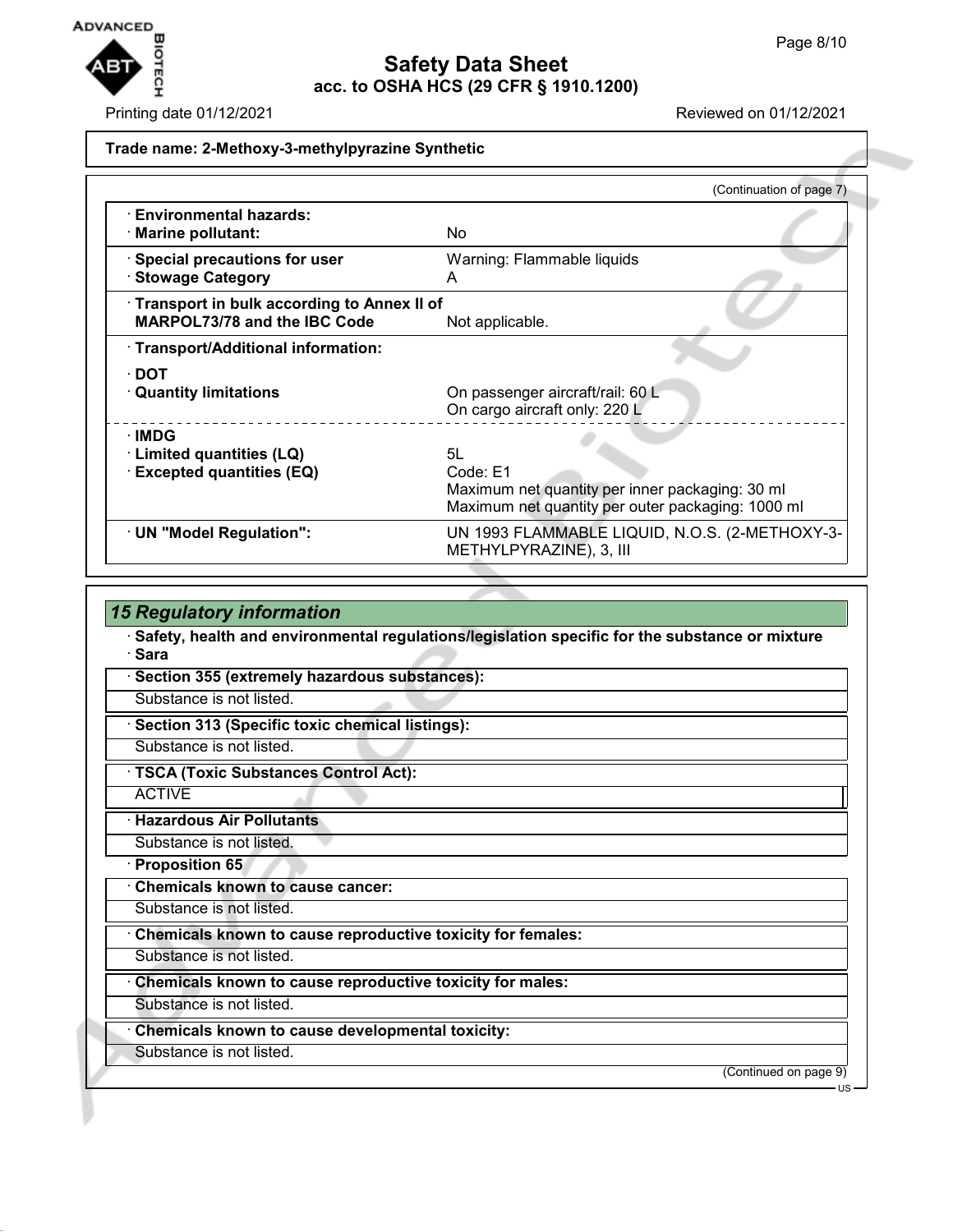

#### Printing date 01/12/2021 Reviewed on 01/12/2021

#### **Trade name: 2-Methoxy-3-methylpyrazine Synthetic**

|                                 | (Continuation of page 8)                                                                                              |  |  |
|---------------------------------|-----------------------------------------------------------------------------------------------------------------------|--|--|
| <b>Carcinogenic categories</b>  |                                                                                                                       |  |  |
|                                 | <b>EPA (Environmental Protection Agency)</b>                                                                          |  |  |
| Substance is not listed.        |                                                                                                                       |  |  |
|                                 | TLV (Threshold Limit Value established by ACGIH)                                                                      |  |  |
| Substance is not listed.        |                                                                                                                       |  |  |
|                                 | NIOSH-Ca (National Institute for Occupational Safety and Health)                                                      |  |  |
| Substance is not listed.        |                                                                                                                       |  |  |
| <b>Hazard pictograms</b>        | The substance is classified and labeled according to the Globally Harmonized System (GHS).                            |  |  |
| GHS02 GHS07                     |                                                                                                                       |  |  |
| <b>Signal word Warning</b>      |                                                                                                                       |  |  |
|                                 | · Hazard-determining components of labeling:                                                                          |  |  |
| 2-Methoxy-3-methylpyrazine      |                                                                                                                       |  |  |
| <b>Hazard statements</b>        | H226 Flammable liquid and vapor.                                                                                      |  |  |
| H302 Harmful if swallowed.      |                                                                                                                       |  |  |
| <b>Precautionary statements</b> |                                                                                                                       |  |  |
| P210                            | Keep away from heat/sparks/open flames/hot surfaces. - No smoking.                                                    |  |  |
| P241                            | Use explosion-proof electrical/ventilating/lighting/equipment.                                                        |  |  |
| P280                            | Wear protective gloves/protective clothing/eye protection/face protection.                                            |  |  |
|                                 | P303+P361+P353 If on skin (or hair): Take off immediately all contaminated clothing. Rinse skin with<br>water/shower. |  |  |
| P403+P235                       | Store in a well-ventilated place. Keep cool.                                                                          |  |  |
| P501                            | Dispose of contents/container in accordance with local/regional/national/international<br>regulations.                |  |  |
|                                 | Chemical safety assessment: A Chemical Safety Assessment has not been carried out.                                    |  |  |

## *16 Other information*

This information is based on our present knowledge. However, this shall not constitute a guarantee for any specific product features and shall not establish a legally valid contractual relationship.

- · **Department issuing SDS:** Product Safety Department
- · **Contact:**

Product Safety Department productsafety@adv-bio.com

· **Date of preparation / last revision** 01/12/2021 / -

· **Abbreviations and acronyms:**

ADR: Accord relatif au transport international des marchandises dangereuses par route (European Agreement Concerning the International Carriage of Dangerous Goods by Road)

IMDG: International Maritime Code for Dangerous Goods

DOT: US Department of Transportation IATA: International Air Transport Association

(Continued on page 10)

US